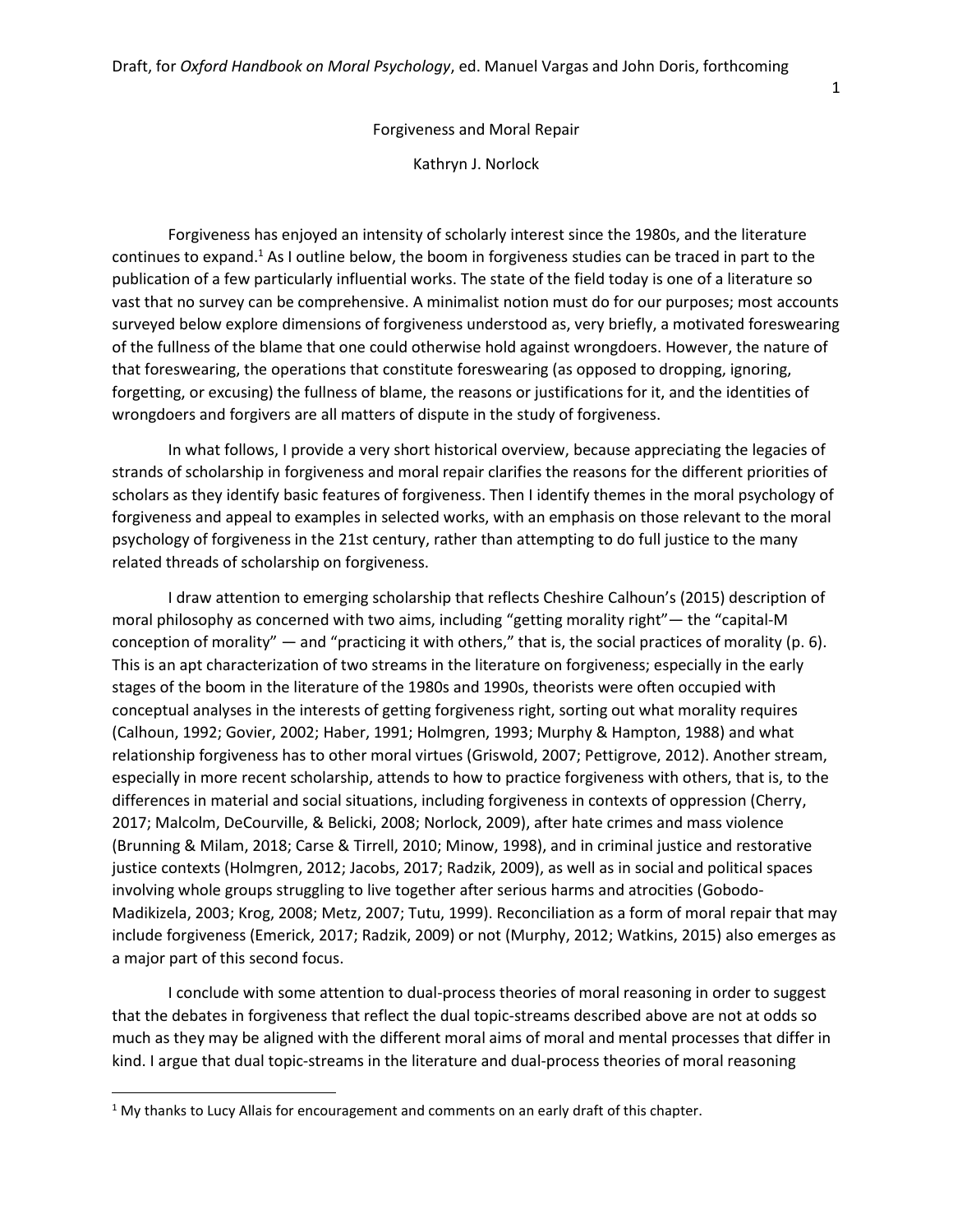support my view that the moral aims of forgiveness are multiple; I take the approach of scholars who maintain a multidimensional account of forgiveness with a focus on the functions of forgiveness in relationships and the importance of forgiveness to its practitioners rather than a unified definition or justification that applies to all moral occasions (MacLachlan, 2017; Norlock, 2009; Pettigrove, 2012). With Margaret Urban Walker (2006), I, too, "have come to find it odd to think of there being a single, correct idea of forgiveness," (p. 152) and it seems more productive to go beyond justifications of definitions and instead "ask what it *means* for individuals, or for a group or society," to declare something forgivable or unforgivable (p. 187). As I discuss below, recurrent issues in the literature reveal uncomfortable consequences of attempting to avoid the complexities of our moral psychology by devising accounts of forgiveness that are incompatible with hard feelings, recurrent memories, or slippages of commitment to change one's relationships. Those consequences include either dismissing lay understandings of forgiveness or failing to account for their differences from philosophical accounts. As Alice MacLachlan (2017) says, "A philosophical account should distill those features and functions that are central to the concept as it emerges from everyday practices and develop a rational or regulative ideal that best reflects them. If these cannot be unified into a single, universal paradigm, it is better to sit with complexity than to deny the phenomenology of moral experience" (p. 138).

Before I further draw out the psychological themes, however, a quick history of the literature on forgiveness is in order. As readers will see, elements of interest to moral psychologists recur in that history, including concerns as to the emotional obstacles to forgiveness, the demandingness of ethics that endorse forgiveness in light of the changes in mental states that forgiveness seems to require, the moral motivations of forgivers to consider it and of wrongdoers to request it, and the limits of the comprehensibility of it to a human mind struggling to take in the enormity of great harms.

## *A very short history of forgiveness and moral psychology*

Having said that the history of the field is a rather recent story, I add that of course, rich and relevant literature predates the 1980s. Theologians and philosophers of religion were attentive to psychological complexities of forgiveness long before the boom in academic attention. Andrew Fiala (2012) suggests that the most substantial source for thinking about forgiveness is Christian ethics, not because it has the simplest answers, but in part because it "demands too much while also making things too easy" (p. 498); Jesus's injunction that we each ought to forgive our wrongdoers "seventy times seven" times (Matthew 18:22) is an example of Fiala's point and a recipe for early caution as to how to understand the moral emotions and motivations that justify so much forgiveness. The Christian tradition takes forgiveness to be central to religious practice, and the moral motivation of either a god or a man to forgive is a matter of some mystery that concerned early thinkers.

Augustine's famous recommendation that we ought to separate the sin from the sinner is a demonstration of attention to the complexity of identification of a person with wrongdoing, especially if, as Augustine makes clear, the quality of the person's will has changed since the errant act. "No matter how great our crimes, their forgiveness should never be despaired of," Augustine (1955, p. 377) says, but that forgiveness is contingent on repentance. "In the act of repentance," he adds, "We should not consider the measure of time as much as the measure of [a wrongdoer's] sorrow," a clear expression, historian Ilaria Ramelli suggests, of the dependence of forgiveness on affective repentance (Augustine,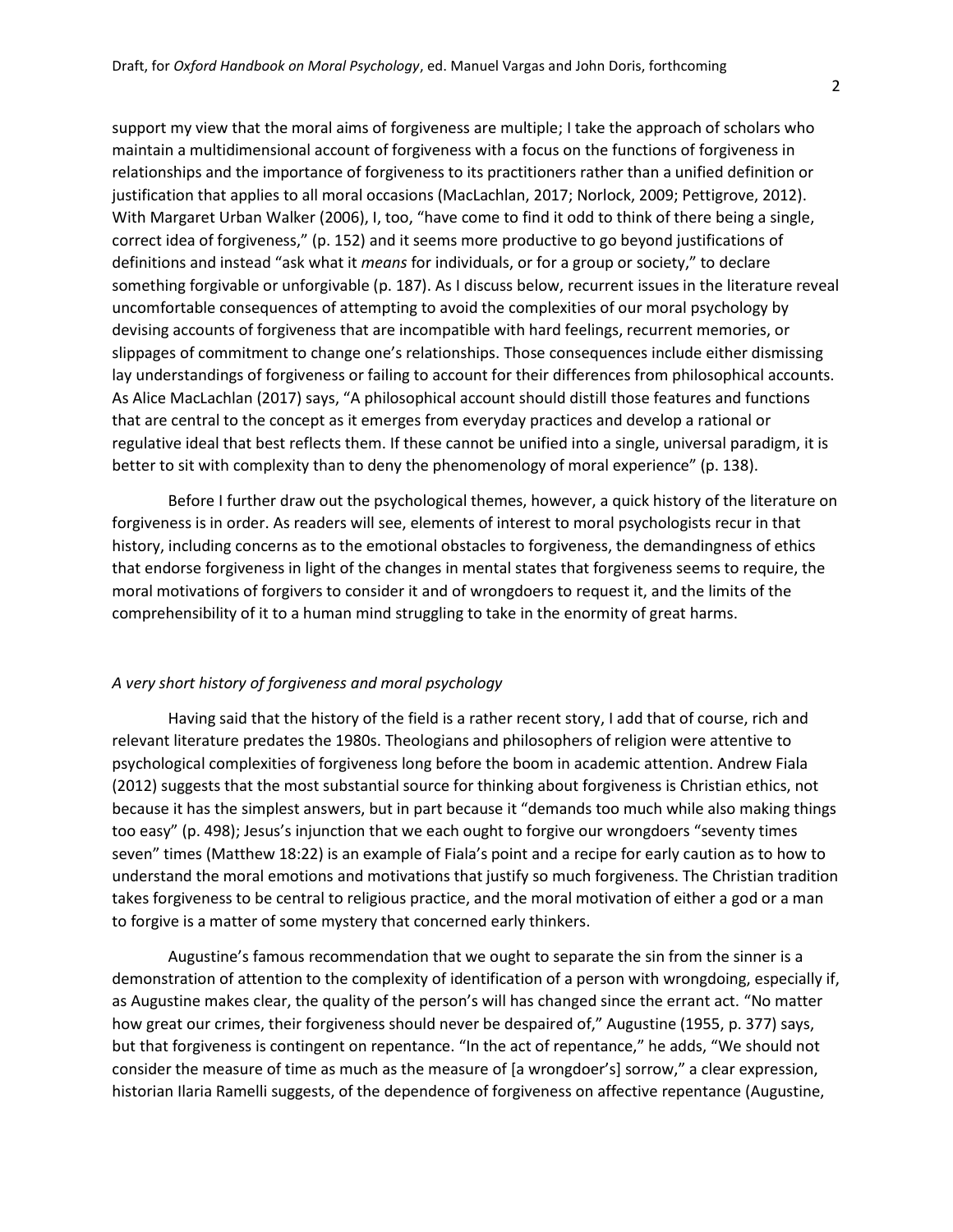1955, p. 377; Ramelli, 2011, p.43). Note, for our unfolding purposes, that Augustine seems to discuss forgiveness as a matter of how a human forgiver might treat an offender, rather than how the forgiver feels about the offender, since "the sorrow of one heart is mostly hid from another" (Augustine, 1955, p. 377) and our forgiveness is aspirational with respect to our future relationship; this is consistent with Christian Biblical tradition. After all, Jesus' injunction above was in response to a disciple asking how often to forgive an offender, not how often to feel; Ramelli points to the recurrence in the four gospels of a "repentance-forgiveness sequence" and the occasional translation of forgiving as forebearance from imputation (2011, p. 31, p. 33). If anyone's feelings are to be attended to, it is the relevant sorrow of the wrongdoer. Augustine's work is relevant to the moral emotions involved in asking for forgiveness (his most well-known work is *Confessions*, after all), a perspective from the point of view of a wrongdoer that is neglected in contemporary philosophy.

Augustine's insistence that only the Church forgives (1955, p. 377) may be a bit more puzzling to contemporary readers; Thomas Aquinas clarified Augustine's view, explaining that while God forgives one for sinning against God, interpersonally, humans may negotiate their relationships on the basis of beliefs and moral motivations such as the presumption that a wrongdoer is likely to be repentant in the future (Ramelli, 2011, p.44). In sorting the difference between God's and humankind's forms of forgiveness as one distinguished by perfect knowledge on the part of God and imperfect knowledge on the part of ordinary persons, Aquinas demonstrated an attentiveness to the opacity of the mental and emotional states of a forgiven person that is reflected in scholarship today. Yet whether we are transparent or not, we are evidently capable of much anger; Bishop Joseph Butler, whose influence on the current state of the literature is discussed in more detail below, appreciated that "a strong feeling of injustice and injury" (Butler, 2017, p. 11) would make forgiveness more difficult and yet thereby important to good lives in a shared world, in which resentment that leads to revenge unchecked "would propagate itself so as almost to lay waste the world" (p. 79). Alert to the vicissitudes of such emotions, Immanuel Kant both wrestled with the possibility of divine grace and argued for the justice of retribution while endorsing forgiveness as needed and as a curative of emotional passions such as hatred (Kant 1996, 1991); Claudia Blöser (2018) advances a case for Kant's duty of forgiveness as a wide, imperfect duty.

Western philosophical efforts, after Kant, to reflect on the moral psychology of forgiveness unfortunately forked; theologians and philosophers of religion continued to attend to the importance of forgiveness to moral life, while philosophers of morality concerned with secular treatments of ethics all but abandoned the topic. Perhaps this was helped along by Friedrich Nietzsche's (1989) urging the revaluation of traditionally Christian virtues including forgiveness; Nietzsche mentions the usefulness of forgiveness in the psychological manipulation of those in whom one wishes to incur a sense of guilt and to put in one's emotional debt for release, a form of slavish revenge appropriate to characters that merely react rather than create anew or shake it off (p. 39), in contrast with the more "beautiful" virtue, mercy (p. 73). By mid-twentieth century, P.F. Strawson was able to lament with accuracy "that the topic of forgiveness was 'a rather unfashionable subject in moral philosophy'" (Strawson, 2013, p. 67; qtd. in Warmke, 2016, p. 687).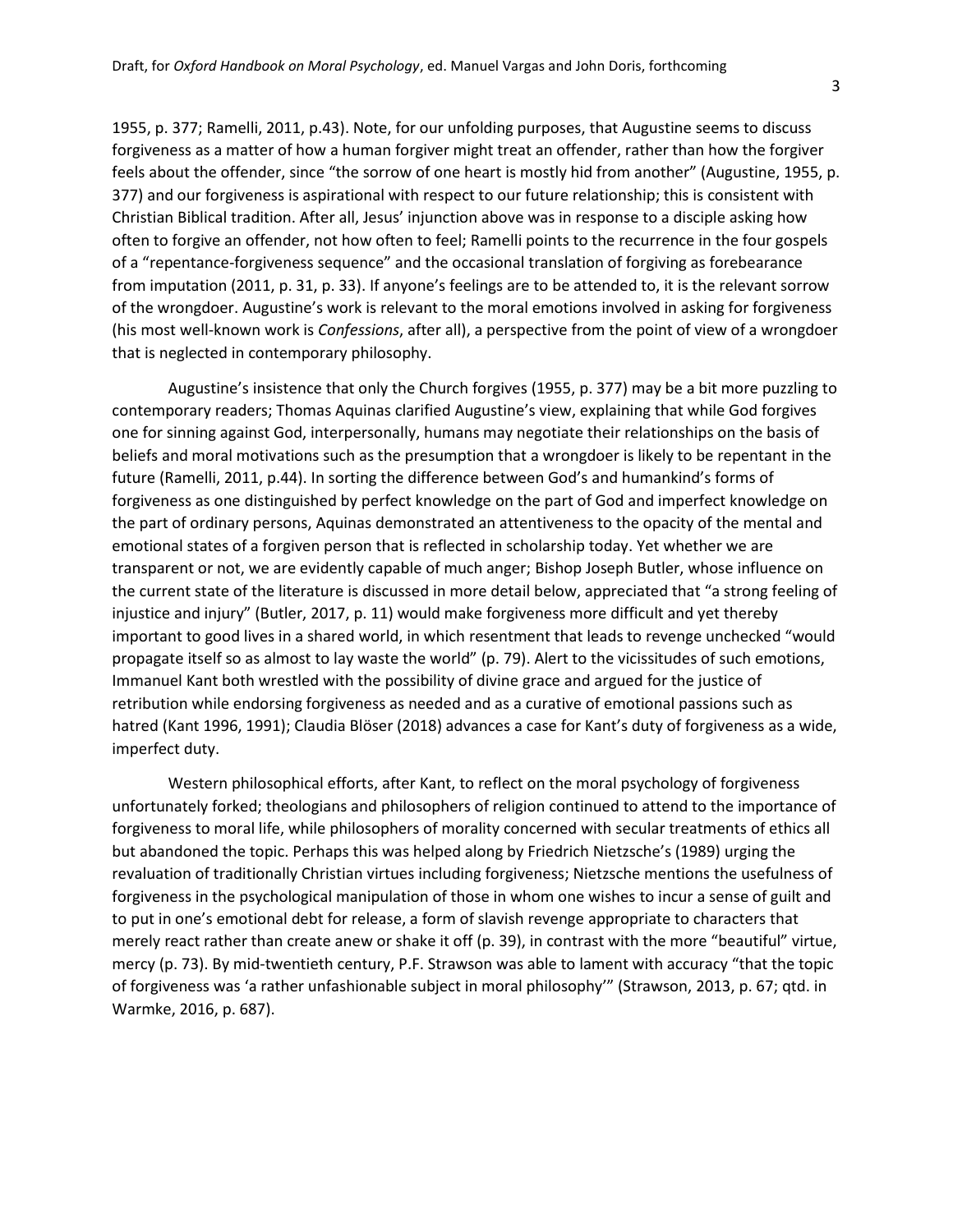## *Twentieth-century influences on contemporary debates*

Scholars writing post-World War Two set the stage for renewed consideration of forgiveness. The brief appearance that forgiveness plays in Nietzsche's *Genealogy of Morals* is creatively reversed in Arendt's short yet widely cited chapter, "Irreversibility and the Power to Forgive," in *The Human Condition* (1958). Arendt argues that while revenge may be automatic, cyclical, and uncreative, human capacities including forgiveness do something new, willful and powerful: "In contrast to revenge, which is the natural, automatic reaction to transgression …, the act of forgiving can never be predicted; ... Forgiving, in other words, is the only reaction which does not merely re-act but acts anew and unexpectedly, unconditioned by the act which provoked it and therefore freeing from its consequences both the one who forgives and the one who is forgiven" (pp. 240-41). Arendt's statement of the moral motivation for forgiving adheres to the Augustinian tradition of separating sin from sinner: "Forgiving and the relationship it establishes is always an eminently personal (though not necessarily individual or private) affair in which *what* was done is forgiven for the sake of *who* did it" (p. 241); respect, Arendt argues, "independent of qualities which we may admire or of achievements which we may highly esteem" (p. 242), is sufficient to provide us with moral motivation to forgive for the sake of the wrongdoer. Psychological impossibility for the forgiveness of great evils is implied in her statement, in this same essay, that "men are unable to forgive what they cannot punish and that they are unable to punish what has turned out to be unforgivable" (p. 241). She further raises the possibility of the epistemic opacity of self-knowledge, in describing "the deepest reason why nobody can forgive himself; here, as in action and speech generally, we are dependent upon others, to whom we appear in a distinctness which we ourselves are unable to perceive. Closed within ourselves, we would never be able to forgive ourselves any failing or transgression because we would lack the experience of the person for the sake of whom one can forgive" (p. 243).

The note, in Arendt's post-war work, that we are unable to forgive what we cannot punish is echoed in two important works that were both published in France not long after, but which would only see great influence upon their re-release decades later. In 1967, Vladimir Jankélévitch wrote *Le pardon*, which would not be available in English until 2005 (as *Forgiveness,* translated by Andrew Kelley); a French philosopher, the son of Russian Jewish parents and a member of the French resistance, Jankélévitch wrote in cautious praise of the value of forms of unconditional forgiveness. In a later essay, however, he wrote that forgiveness "died in the death camps," and that crimes against humanity are "inexpiable," impossible to punish (Jankélévitch, 1996, p. 567). "Get ahead of one's victim, that was the thing; ask for a pardon," Jankélévitch added, emphasizing the callousness of the expectation that victims forgive, and the suspect moral motivations to psychologically manipulate another behind appeals to forgive (1996, p. 567). (His work influences Jacques Derrida (2001), an early agent in bringing Jankélévitch to Anglophone scholars' attentions as he sorts out the alteration in Jankélévitch's thinking.) In 1969, Holocaust survivor Simon Wiesenthal published *The Sunflower: On the Possibilities and Limits of Forgiveness*, an account of his experiences with a dying Nazi soldier asking Wiesenthal to forgive him for war crimes; the symposium of respondents included in the book raise psychological and moral complications for forgiving someone for crimes done to others or crimes of an enormity too great to understand or amend. Wiesenthal's account was published in English in 1976, and the revised second edition in 1998 included an expanded symposium of respondents; the evident wide interest in this later edition coincided with the surge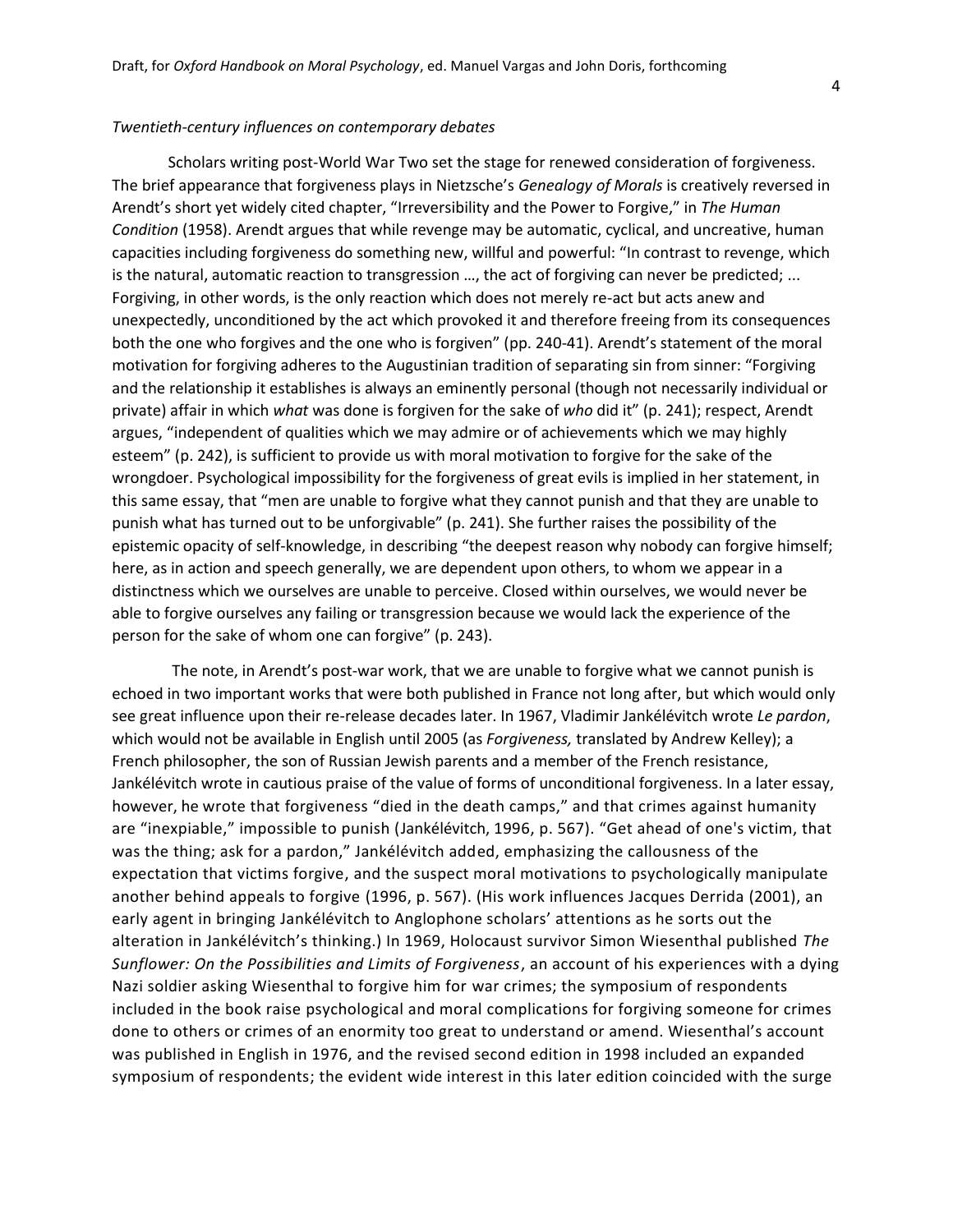in uptake of the generative work of Jeffrie Murphy and Jean Hampton in 1988, *Forgiveness and Mercy*.

Eric Schwitzgebel (2018) has observed that with remarkable consistency, discussion of new concepts and jargon in philosophy "peaks about 15-20 years after a famous introduction event" and it is interesting to see the extent to which something similar is true of the work by Murphy and Hampton, specifically Murphy's extension of what he takes to be Joseph Butler's accounts of resentment and forgiveness. In *Forgiveness and Mercy*, Murphy argues that "forgiveness is a matter of how I *feel* about you, not how I treat you," and he argues for right resentment of injury to oneself as the feeling that must be overcome for moral reasons in order for forgiveness to be "justified" (1988, p.21, p. 23). Setting the stage for debate for years to come, Murphy adds that how forgiveness is justified cannot be distinguished from what forgiveness is, adding, "We cannot define forgiveness and then ask what moral reasons make it appropriate…Forgiveness is not the overcoming of resentment *simpliciter*; it is rather this: forswearing resentment on moral grounds" (p. 23). The resentment-overcoming understanding of forgiveness would come to predominate, literature on it doubling in the 1990s and doubling again in the 2000s; although Murphy later modified his own view to include other emotional responses, Anthony Bash (2007) would, squarely in the timeframe that Schwitzgebel's analysis predicts, refer to the resentment-overcoming account of forgiveness as "received orthodoxy" (p. 161).

As Paul Hughes and Brandon Warmke (2017) point out, however, the attribution to Murphy of a point of view reflective of Butler's is contentious. Although Butler's "interpreters have often attributed to him the view that forgiveness is the forswearing or overcoming of resentment," in fact Butler's recommendation was that we prevent the bad consequences of *excesses* of resentment; since "resentment itself is natural and innocent," we need only "prevent resentment from leading us to seek revenge" (Hughes & Warmke, 2017). They note Ernesto Garcia's (2011) suggestion that for Butler, "forgiveness seems to require no emotional change at all" (Hughes & Warmke, 2017, citing Garcia, 2011, p.17). What might forgiveness require instead?

# *Contemporary trends in forgiveness and moral psychology*

Recall that for Augustine and Aquinas, forgiveness seemed to be presented in terms of how one treats the wrongdoer rather than how the forgiver feels, and note the contrast with Murphy's wording above in outlining the resentment-overcoming account, asserting that forgiveness is a matter of how a forgiver feels, not how they treat a wrongdoer. Garcia (2011) maintains that "on Butler's view, forgiveness is" both, "not just a matter of 'how we treat one another' but also 'how we feel'" (p. 6), because Butler's theory of emotions contributes to a "highly realistic" account of forgiveness as a virtue requiring both public and private activities, feelings, and expressions (p. 7).

We come to the point in the story of the philosophical literature at which two streams more often diverge. For scholars who endorse or offer modifications of a resentment-overcoming or emotional-transformation account, forgiveness requires reflection upon a change in one's own internal emotional states. One could hold that forgiveness requires a change of heart that integrates the information about the wrong into a wider story about the wrongdoer (Calhoun 1992) or one could hold that forgiveness requires a change in one's affective disposition to a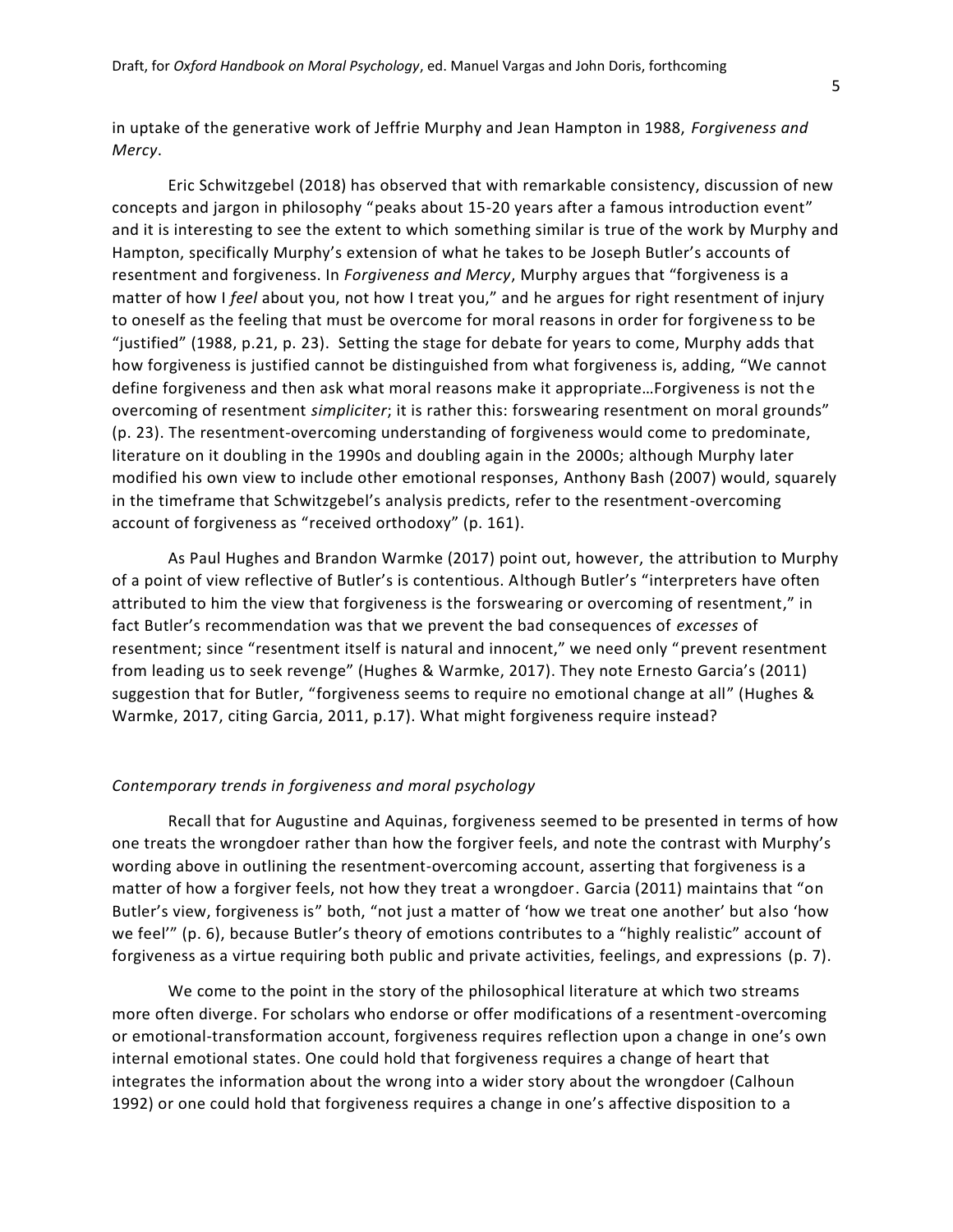wrongdoer (Allais, 2008; Garrard & McNaughton, 2010, Milam 2018). The latter include accounts holding that emotional-transformation forgiveness is incompatible with continuing to have hostile feelings towards the perpetrator with respect to the wrongdoing (Allais 2008, 37), and accounts delineating negative emotions that may be compatibly present with forgiveness as long as they are not hostile, that is, as long as they are not incompatible with good will (McNaughton and Gerrard 2017). More narrowly conceived emotion-centered accounts entail moral justification for an internal transformation to count as forgiveness; as said above, Murphy (1988) does not distinguish between what forgiveness is and what makes it justified. Discussions of justifiable forgiveness on the part of emotion-centered authors may therefore be occupied with the extent to which one might know whether one is appropriately resentful of an actual moral wrong (Murphy, 1988), is self-aware enough of one's self-respect in order to have resentment (Holmgren, 1993; Holmgren, 2002; Murphy, 2002; Murphy, 2003), or has achieved emotional transformation enough to have overcome all of one's resentment, an epistemic challenge requiring robust self-knowledge of one's affective tendencies (Scarre, 2016); one must at least accomplish a sufficient amount of emotional transformation if resentment's overcoming is the ultimate goal (Griswold, 2007). The forgoing set of concerns usually involves individualized attention to mental states and changes in beliefs.

For scholars who diverge from the tradition of emotion-essential accounts, responsiveness to social situations more often surfaces as the central aspect of forgiveness, perhaps to help a wrongdoer (Jaeger, 1998, p. 12), to make a difference in oneself or another by reaching out to the wrongdoer (Card, 2002, p. 187), to commit oneself to relational repair (MacLachlan, 2009), and alter the norms of interaction (Warmke, 2016), to settle wrongs in the past and take forwardlooking interests in moral repair of a community (Walker, 2006) or to reframe one's own selfconception of the person one will be post-transgression (Moody-Adams, 2015).

The two-streams sketch is a rough one, however, and some philosophers (Garcia, 2011; Pettigrove, 2012) hold compound views of forgiveness as both emotional transformations and acts in thick social contexts. Similarly, Herbert Morris (1988) holds that emotions including (and not limited to) resentment are necessary but not sufficient for forgiveness; Morris includes as essential a re-acceptance of the offender, a renewal of a relationship that, if not conducted on the same terms as previously, at least offers "something like a welcoming back with open arms" (p. 17) in intimate and interpersonal relationships. Marilyn McCord Adams (1991) seems to share Morris's commitments to forgiveness as having multiple stages, and characterizes forgiveness as a process of ongoing responsiveness to socially mediated understanding of harms; she rejects requirements that one can only forgive a "responsible wrongdoing" which is transparently immoral, or proceeding from a bad quality of the will, saying, "forgiveness involves a series of re-evaluations of the situation.… Things may be better than they seem and/or worse than they seem, but they will always be more complicated than at first they seem" (p. 293).

The greater attention to relational and social contexts on the part of 21<sup>st</sup>-century authors tends to include interest in arguing for a more expansive set of those with the standing to forgive; where emotion-centered accounts often argue that only victims forgive, philosophers who prioritize the functions of forgiveness as a mechanism of responsiveness and release in social situations are more likely to argue for the power of communications of forgiveness and refusals to forgive on the part of third parties (Pettigrove, 2012), groups (MacLachlan, 2012), proxies and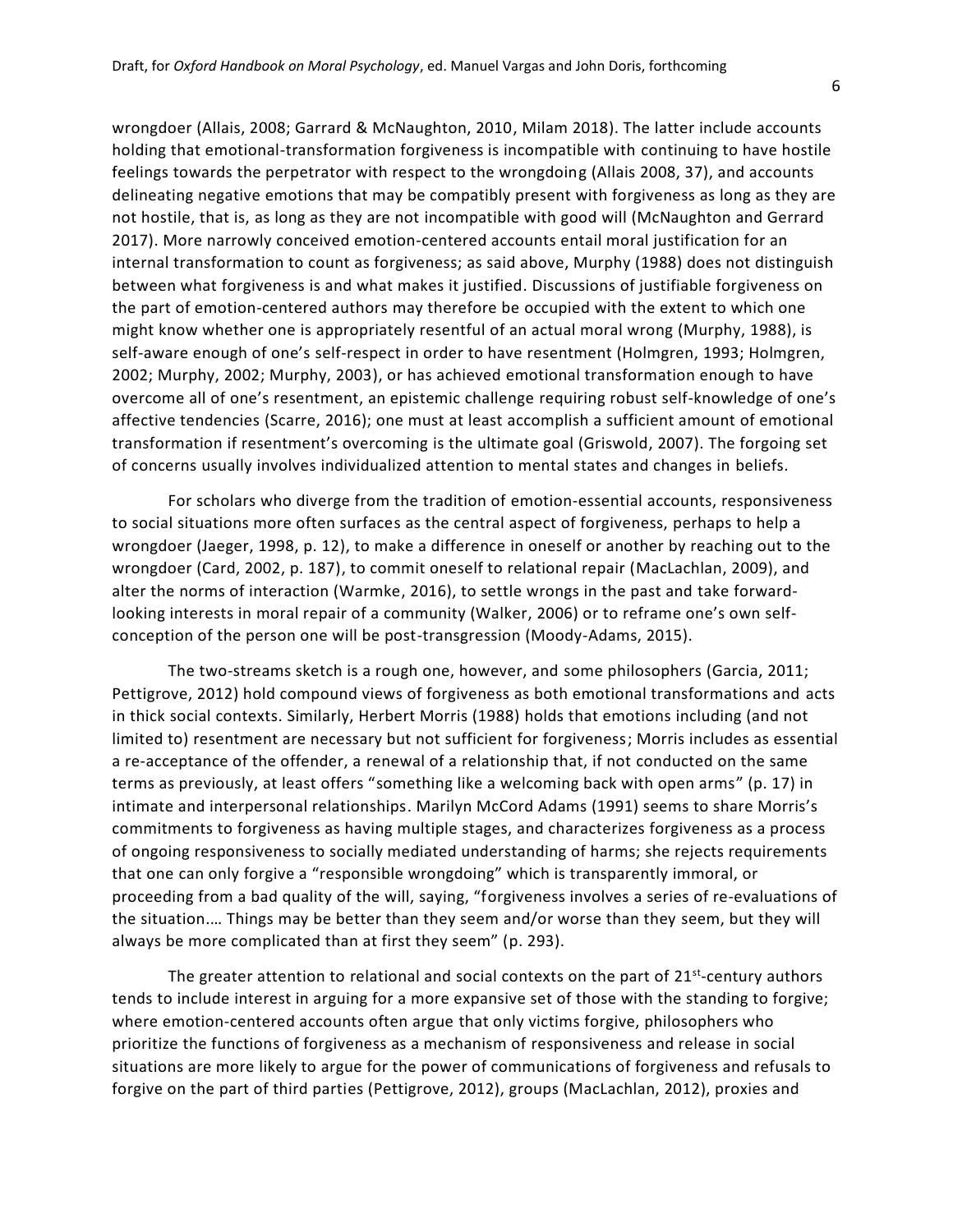indirect victims (Warmke, 2017). Arguments that a forgiver's beliefs may be socially upheld or undermined, say, in one's ability to commit to forgive or to trust in the future worth of the offender, gain some support from interdisciplinary literature. Historian Tobin Miller Shearer notes that in Islamic and Jewish traditions, forgiveness unfolds in front of and within a community and "is not a solitary endeavor" (Shearer, 2016; see also Mullet & Azar 2009). Cultures differ in practices of direct and indirect expressions, and as psychologist C. Ward Struthers notes, direct expressions of unforgivingness and indirect expressions of forgivingness may be more likely to yield apology from an offender (Struthers et al 2017, p. 29).

Relatedly, Walker (2013) accounts for the "social scaffolding" involved in forgiveness, as "being validated and vindicated by others can reasonably affect the victim's decision whether to relinquish further demands on the offender" (p. 506), and "can free the victim to be more generous or hopeful, allowing the victim to feel free to forgive. Third parties can also contribute to the victim's and the offender's understanding of the wrong and its consequences" (p. 507). Not coincidentally, Walker joins authors who reject the resentment-centered conception: "I prefer to describe forgiveness not as 'overcoming resentment' but as the victim's making a practical commitment (either deliberate decision or by stages) to release the wrongdoer from further grievance, reproach, and direct demands to which the victim may yet be entitled" (2013, p. 510; see also Walker 2006, pp. 151–90).

#### *Caring, Reasoning, and Moral Remainders*

I said at the outset that the dual streams in forgiveness, of literature that centers on the emotional transformation involved in forgiveness and literature that prioritizes the social contexts permitting or impeding exercises of forgiveness, reflects Cheshire Calhoun's (2015) description of moral philosophy as concerned with two aims, including "getting morality right"— the "capital-M conception of morality" — and "practicing it with others," that is, the social practices of morality (p. 6). Of course, every author aims to get something about forgiveness right, but in the early stages of the forgiveness boom, readers were more likely to find emotion-centered accounts that argued against attention to social contexts and practical effects as relevant to morality at all, and more often divorced the beneficial consequences of forgiveness in social contexts from "genuine" (Hampton, 1988, p. 39), "real" (Haber, 1991, p. 49), or "true" forgiveness (Holmgren, 1993, p. 342). At a time when research in psychology was rapidly expanding and advancing arguments for the positive consequences of forgiveness for personal health (Enright and Fitzgibbons, 2000) and relational well-being (McCullough & Worthington, 1995; Worthington 2003), philosophers including Joram Haber and Jeffrie Murphy argued against considerations of the needs of relationships, the mental health of the forgiver, or the aims of political communities as instructive of the moral appropriateness of forgiveness, saying the beneficial results to forgivers "are largely irrelevant from a moral point of view" (Haber, 1991, p. 108) and rejecting "trendy forgiveness boosterism" (Murphy, 2003, p. 17).

Depending on which authors one read at that time, one could get the impression that forgiveness as a topic of interest in psychology is *entirely* separate from forgiveness as a matter of morality, especially since psychologists often start from ordinary-language uses of forgiveness and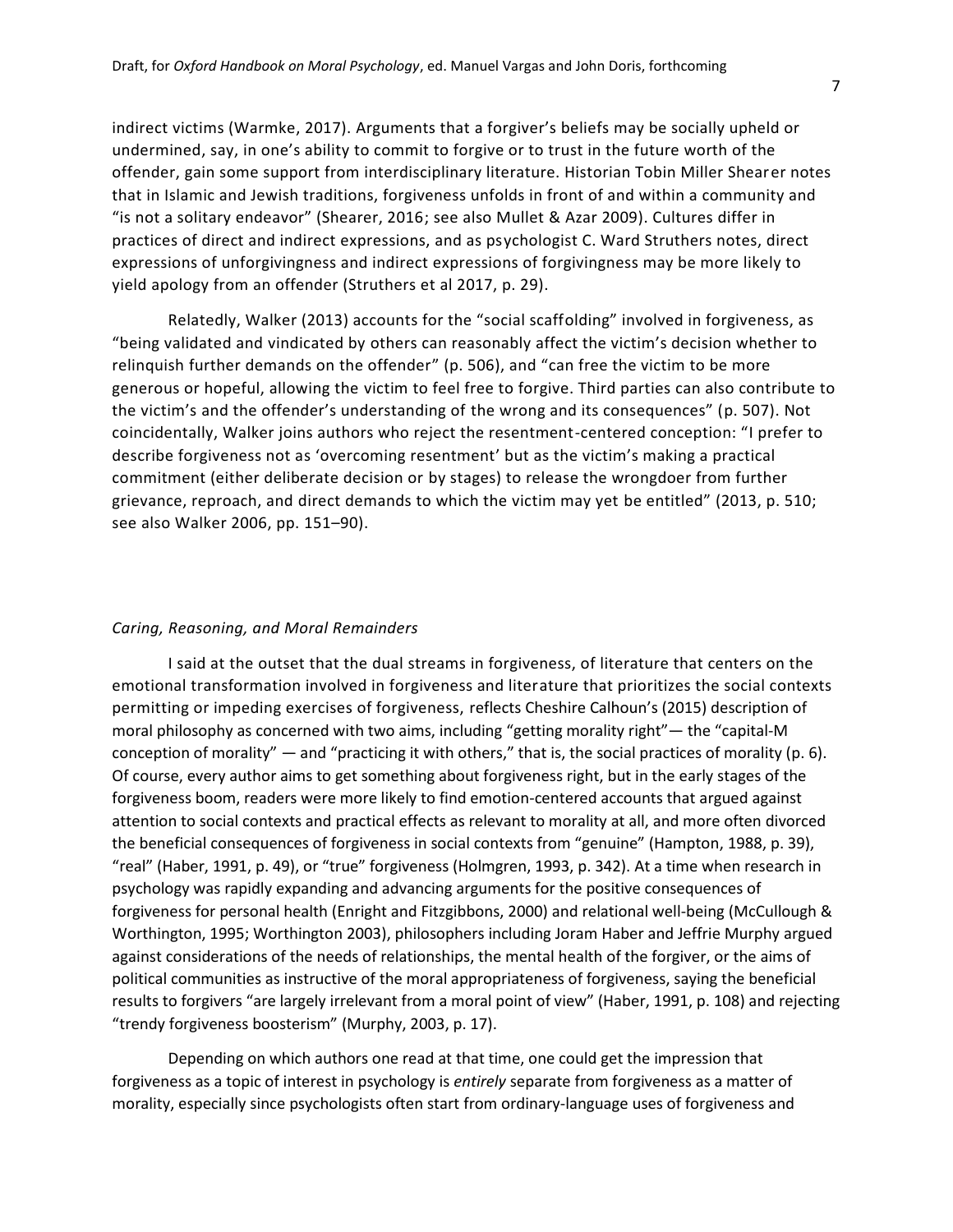worked backward from people's reported needs, whereas philosophers often start from principled considerations of justice and self-respect requiring resentment, then worked forward, testing "folk" uses of the term against this stream of philosophical conceptual analysis. Macalester Bell's (2008) work is an example of the more recent shift away from the perceived split between folk- and moral-forgiveness from within an emotion-centered account, upgrading what may be "merely prudential" reasons to forgive from the category of the morally irrelevant to the status of the "morally suspect" (p. 640); she adds, "Given the ubiquity of prudential reasons to forgive in the popular discourse concerning forgiveness, I think it would be disingenuous to claim that those who overcome an emotion for these sorts of reasons do not *really* forgive the offender. We can, with the folk, refer to this activity as forgiveness," even sharing in moral forms of forgiveness, although not the ideal form that she argues merits high praise (p. 640, footnote 32).

In short, the praiseworthy form has been the subject of emotion-centered accounts of forgiveness, because such accounts tend to explicitly begin from questions as to what morality requires, with an eye to identifying good and justifiable forms of forgiveness. The interest on the part of authors of social-context centered conceptions more often take, as a starting point, individuals' and groups' reports, especially in contexts of oppression and violence, of human needs or social purposes of forgiving (King 2015, p. 62; Welch, 2015; p. 210), reservations regarding forgiveness (Cherry 2017; Thomas 2003), or seeking alternatives to forgiveness (Jeffery 2008; Minow 1998). It is my aim, in the next section of this chapter, to advance a view for holding that dual-process theories of moral reasoning suggest the two streams of forgiveness literature are not really in opposition to each other so much as they are occupied with different modes of moral understanding of related phenomena. To outline that in more detail, I provide a quick sketch of dual-process reasoning next, and its relationship to scholarship in moral emotions.

In a discussion of moral emotions and moral motivation for prosocial behavior, Jesse Prinz and Shaun Nichols (2010) observe, "The term 'moral motivation' is ambiguous between motivation to act in a way that (as a matter of fact) *fits* with the demands of morality and motivation to act in a way because one judges that morality demands such action… But helping because you care is different from helping because you think it is what morality demands. Both forms of motivation should be distinguished" (p. 113), and neither is exclusively the province of morality. The latter motivation, acting on the basis of beliefs as to what morality demands, draws upon deliberations akin to Calhoun's "capital-M Morality," as an agent relies upon principled considerations of morality's demands to come to decisions as to what to do in particular situations. The former motivation, acting because you care, reflects a different form of moral thinking, or rather, moral action that does not rely on processes of justifications based on reflections regarding one's principles, and instead seems underpinned by pre-reflective values.

I characterize the two modes of moral thinking this way in accordance with Lisa Tessman's (2015) description of moral reasoning as involving dual processes, one involving a more automatic, intuitive mode of moral response and the other involving a more controlled reasoning process that is less dependent on context, more effortful, and voluntary (Haidt, 2001; Tessman; 2015). In some moral situations, controlled reasoning processes regarding what morality requires are inapt to the moral context, such as in Bernard Williams' famous case of a man having "one thought too many" who sees his wife and a stranger drowning and engages in deliberation as to whom impartial morality demands that he save (Tessman 2015, p. 91; Williams, 1981, p. 18). Indeed, controlled reasoning processes may be not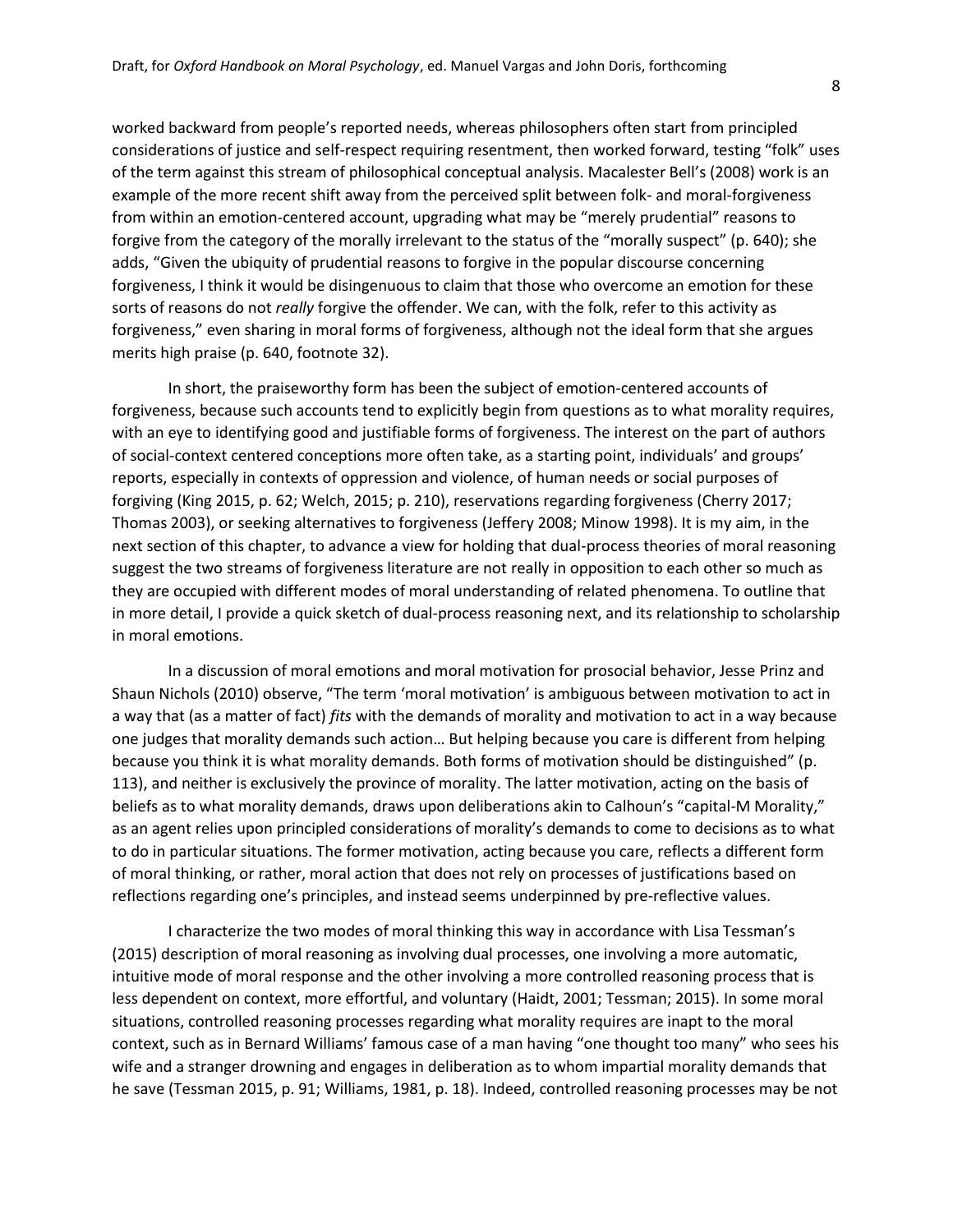just inapt but out of the picture in moral situations that set off internal alarm bells, basic emotions including anger that serve as prescriptive dispositions in advance, such as the sense that a gross injury or injustice to oneself ought not be. Tessman likens such "automatic, intuitive" reasoning processes to Nel Noddings' notion of the natural impulse to care, the "I must" (Tessman, 2015, p. 149; Noddings, 1984), Tamar Gendler's conception of "aliefs," automatic associations in contrast to beliefs (Tessman, 2015, p.75; Gendler 2010), and Prinz's "prescriptive sentiments" or "oughtitudes" (Tessman, 2015, p. 79; Prinz 2007).

Two things are important to note in applying dual-process theory to the literature on forgiveness. First, dual-process theorists indicate that "most moral judgments are arrived at through the affect-driven, automatic-intuitive process" (Tessman, 2015, p. 62, quoting Haidt 2001, 818, cf. Greene & Haidt 2002, p. 517), rather than the controlled reasoning process. Note the relationship of this preponderant tendency in moral judgments to the moral motivation that Prinz and Nichols mentioned above, to act because you care rather than because it is what morality requires. That the affect-driven responses may also be moral judgments casts "folk" or "prudential" reasons to forgive for the sake of harmony, peace, or personal well-being in a rather different light. Bell (2008) included among the reasons to forgive "most often cited in the popular press" the example that a "forgiver might decide to forgive so that she is able to move on with her life without the burden of harboring unpleasant emotions such as contempt or resentment" (p. 640). Jean Hampton (1988) argued that a woman who forgives a boorish father-in-law to maintain family peace during his visit is an example of forgiveness that is not "genuine" because to do so would "drop that" controlled, reasoned "judgment," that his boorishness is morally wrong, an injustice to the woman, "and the angry feeling it engenders" (pp. 39-40). In most studies of common conceptions of forgiveness, the main motivations that people identify are to secure the forgiver's emotional well-being and to maintain a relationship with the forgiven; it is rarely the case that lay people mention, as a primary motivation, doing what they believe morality requires. In other words, the affect-driven, relational and social reasons that people cite for forgiving or for having obstacles to forgive may not be irrelevant to morality so much as a compelling form of moral response that does not depend on controlled justifications, instead bearing out basic values.

The second thing to note in applying dual-process theory to the literature on forgiveness is that these two processes of moral reasoning can inform, influence, and agree with each other, but they can also be brought into conflict (Tessman, 2015, p.59). Occasions for forgiveness provide excellent examples of such conflicts; a righteous response to injury can be intuitive, automatic, and usually negative, a corollary of Noddings' "I *must*" that in the cases of victims of wrongdoing can take the form of "*No*! They must *not*!" The more controlled consideration of reasons to forgive can feel quite at odds with justified anger at one's injuries. Both modes of moral reasoning involve cognition and emotion, but the mental activities that each engage can result in what might seem like impossible contradictions, including the presence of a well-justified commitment to forgive and the recurrence in the same mind of hard feelings. Tessman's attention to dual-process theory helpfully fills out why, post-transgression, what we care about in morally apt ways and what we think morality demands of us to do differently can feel incompatible and irresolvable in a way that continues well beyond the time period of the wrong done; on occasion, resolving the felt conflict in favor of either moral process "does not resolve the moral conflict" (p. 85), because the two modes of moral reasoning are not always resolvable by rationalizing one away with the processes involved in the other. Evidence suggests that the dual moral reasoning processes engage different areas of the brain, conducting different kinds of thinking; therefore, it is not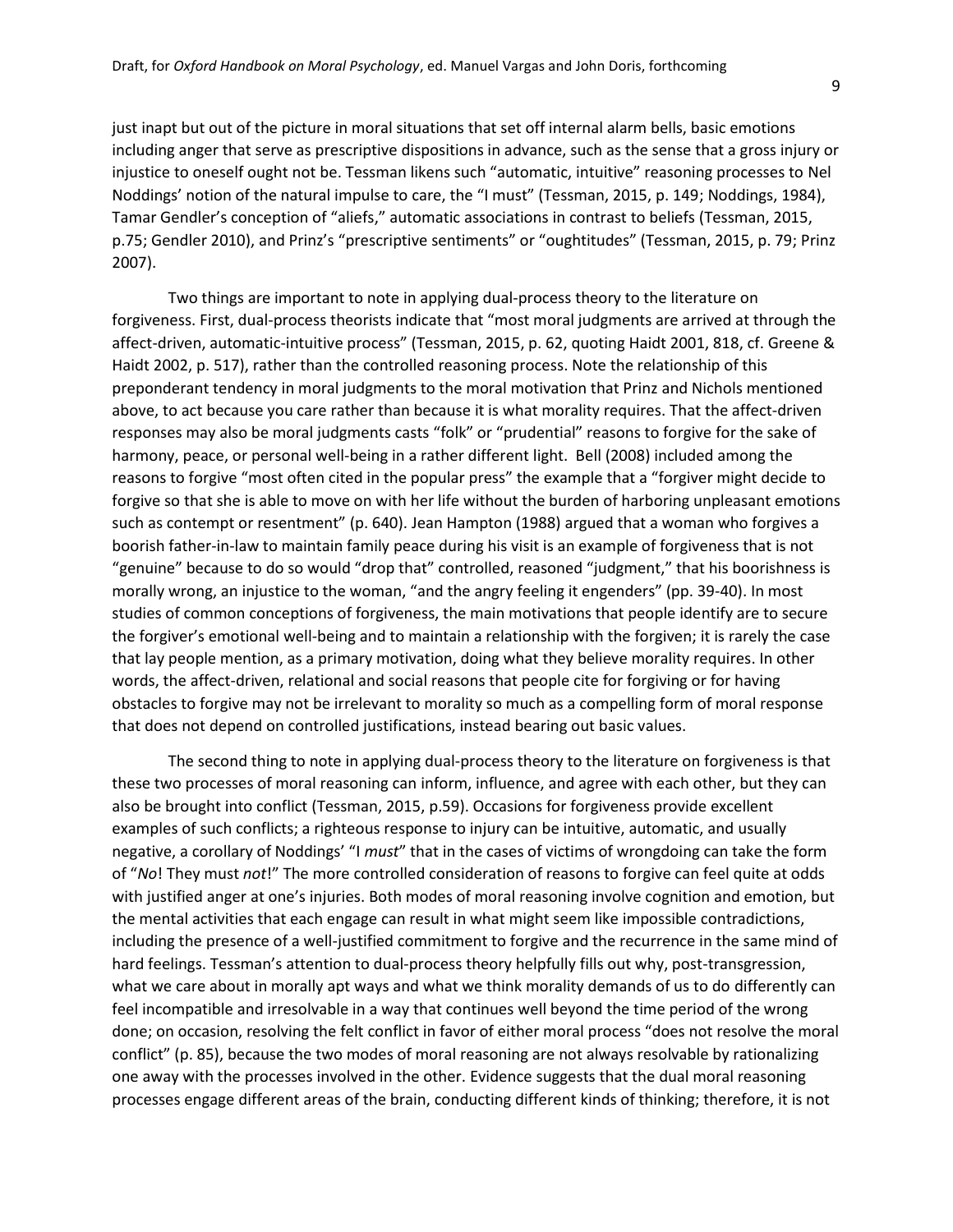the case that the deliberative faculty can simply discharge the automatic, intuitive process with conscious arguments with oneself that one is irrational, and that one should instead obey one's more rational thoughts, as if the clear positive value of one outweighs the disvalue of the other in a costbenefit analysis conducted on the same scale; instead, dual reasoning process theory points up a conflict in one's qualitatively different scales of values.

Tessman describes distinctive psychological features of some moral situations as inevitably including the feeling that "part of you is going to be dissatisfied" (2010, p. 85) and her insight is reminiscent of Claudia Card's that "moral remainders" can linger after harm, that is, "rectificatory responses of feeling rather than action" (2002, p. 170). Forgiveness, Card suggests, can address remainders or be an alternative to them, "a way of addressing negative remainders that perpetrators are unable to address adequately themselves" (p. 174), although not in a way that discharges the feelings involved. In describing post-transgression "emotional residues" (p. 169) as moral remainders, Card appeals to Bernard Williams' observation that "moral conflicts are neither systematically avoidable, nor all soluble without remainder" (Williams, 1973, p. 179); Card recognizes that "for Williams, remainders are not our lingering emotional responses but unexpiated wrongs themselves, the things inevitably not made right. I find it natural, however, to think of emotional and attitudinal responses to such moral facts as also remainders" (Card, 2002, p. 169). I extend the insights of dual-process moral reasoning to Card's conception of emotional moral remainders, in order to show that dual moral processes can yield remainders at those times when the automatic-intuitive system of moral thought generates the negative response to injury and the controlled reasoning system generates the belief that forgiveness is more morally appropriate. On this understanding, it is not simply that one has a feeling counter to morality. It is rather the case that both the intuitive, negative affect against forgiveness and the deliberative, justified judgment in favor of forgiveness are the products of distinct moral processes, neither of which is incorrect, and the resolution of which will have the result that moral remainders such as the recurrence of negative feelings even after forgiveness are, at a minimum, unpredictable, and may even be unavoidable.

Although Card does not explicitly embrace the dual-process theory of moral reasoning, she does seem to adopt the dual conception of forgiveness as both emotional and social, when she says, "forgiveness is no antidote to speechlessness, horror, nausea, and the like. But it is a possible antidote to blame and thus to condemnation" (p. 176), a moral act compatible with the recurrence of negative feelings. She declines to prescribe forgiveness as a matter of moral obligation and instead describes it as a moral power, with the relief of the wrongdoer the main point of the moral act (p. 174). MacLachlan (2009) argues that conceiving of forgiveness as a moral power achieves a shift in focus, "away from valuing *forgiveness* itself, and toward the value of our *capacity* to choose forgiveness (or not)" (p. 152). She adds that Card's framework, "describing forgiveness as one of a set of moral powers, implies that our capacity to grant or refuse forgiveness depends as much – indeed, perhaps more – upon the moral context in which we find ourselves as the nature of the wrong and wrongdoer we face" (p. 153).

Taken in combination, the insights of Tessman and Prinz and Nichols, that we may employ multiple modes of reasoning and have different moral motivations, combined with Card's attention to the aftermath of wrong as having moral remainders, may go some way to resolve recurrent debates in forgiveness, such as whether one really forgives if one has recurrent feelings of anger. If forgiveness was singly defined as the complete overcoming of the last drop of resentment, then it would be an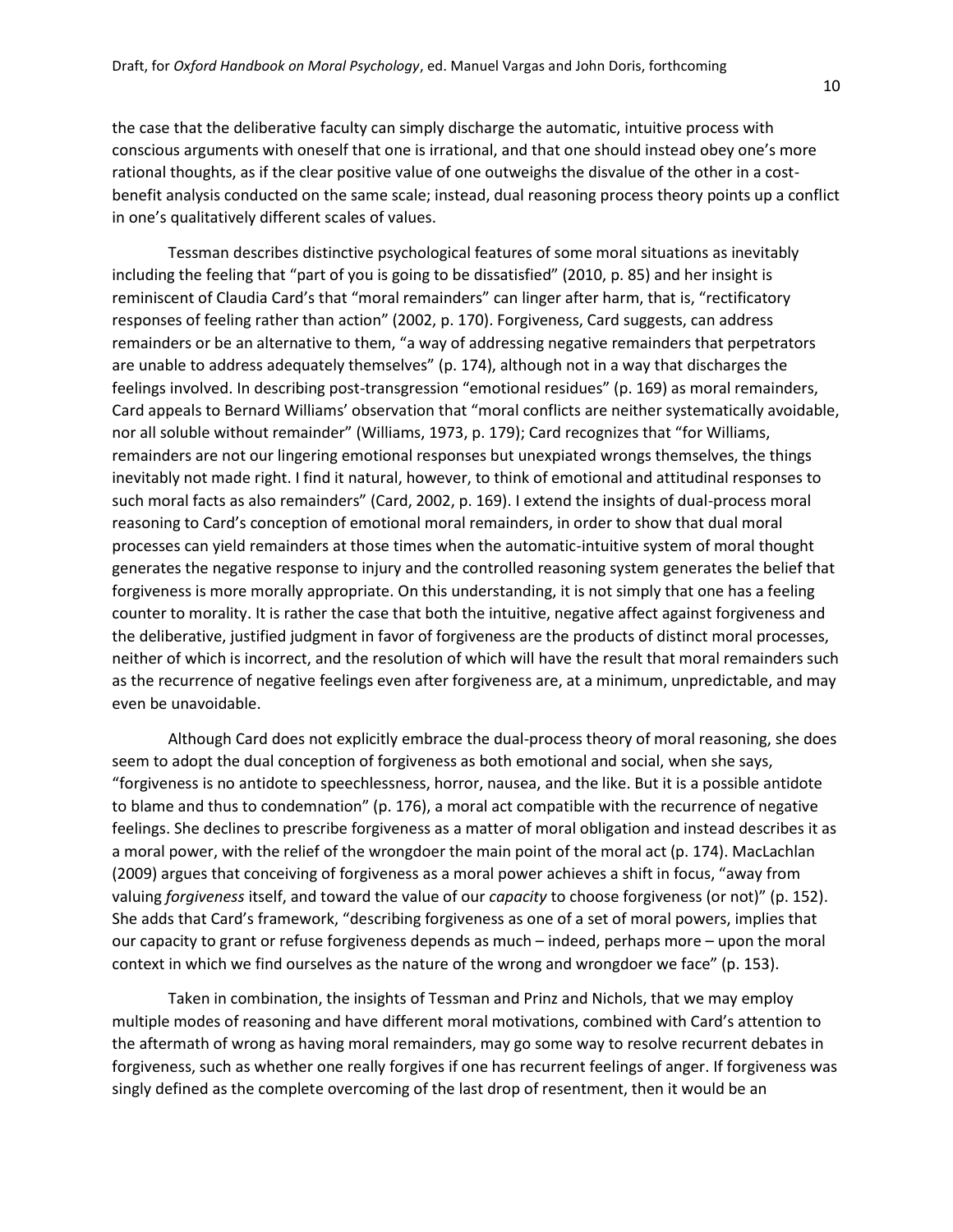indefinitely receding point, an achievement one could not be confident in until one died, since one can never know if hard feelings will recur in one's future. But dual-processing theory suggests a better answer. The moral psychology of forgiveness turns out to be a study in the multiplicity of our moral aims that yields the understanding of conflicting aims' coexistence in a rational agent. Forgiveness may be the result of a controlled, reasoning process that cannot always discharge the negative assessment of an automatic, intuitive moral position that one was unjustly wronged, because our controlled reasoning processes are not in control of our automatic and intuitive moral cognitions. Forgiveness may also be motivated by the automatic and affect-driven aspects of ourselves, pursued because one cares about oneself or about one's relationships or the relata, in a way that does not appeal to justifications as to what morality requires. What many philosophers refer to as the sort of forgiveness in which "the folk" engage, that is, forgiveness for the sake of preserving a relationship or for harmony within a family, is not merely prudential on this account. Instead, it is the product of the more intuitive and less deliberative moral reasoning process, well-grounded in values but not in ratiocination. Since forgiveness may be the product of controlled deliberation that conflicts with intuitive automatic-morality, or the product of intuitive automatic-morality, it is reasonable to conclude that the functions of forgiveness may be moral, and may be reparative of relationships, yet plural rather than limited to one function of overcoming resentment, or reducing personal anger, or making possible a future with a reconciled citizenry.

If my vision of forgiveness as plural is correct, then the dual streams of the literature in forgiveness focusing on getting the internal emotional state right on some analyses, and on the needs of groups or individuals in concrete social contexts in other analyses, no longer seem so divorced in their endeavors. Conceptual analyses and emotion-centered accounts get to something important about forgiveness just as do accounts concerned with social practices, so I am not saying that every author ought to advance a multidimensional model of forgiveness. But my version of the story does mean that some approaches to the moral psychology of forgiveness are mistaken when they aim for exclusive accounts of forgiveness as a question of getting morality right in a way that is not responsive to the means by which most people practice morality with others. As I discuss in the final section, even conceptual analyses of forgiveness that merely seek to distinguish it from related moral concepts may be unsettled by blurrier boundaries between forgiveness and reconciliation than previously considered.

### *Moral Repair: The Debated Interrelatedness of Forgiveness and Reconciliation*

Forgiveness and reconciliation are interrelated concepts, although contemporary philosophers of forgiveness have often proceeded as though reconciliation is an afterthought to the project of getting accounts of forgiveness correct. Like many philosophers, when I first came to the topic of forgiveness, I averted questions about the implications of forgiveness for reconciliation with the breezy dismissal that forgiveness is not the same as reconciliation, and that we could discuss the former wholly separately from the latter. I was disconcerted, therefore, to read of psychologists' finding that "the thought that forgiveness can be cleanly separated from reconciliation … does not represent most people's views" (Belicki, Rourke, & McCarthy, 2008, p. 179). This is demonstrable in conceptions of forgiveness in what the authors call "collectivist cultures," but they note that even in their own, more individualistic, North American context, subjects of studies asked, "Is reconciliation a necessary part of forgiveness?" are far more likely to respond with *yes* or *maybe* than *no*; affirmative answers alone were fifty percent of the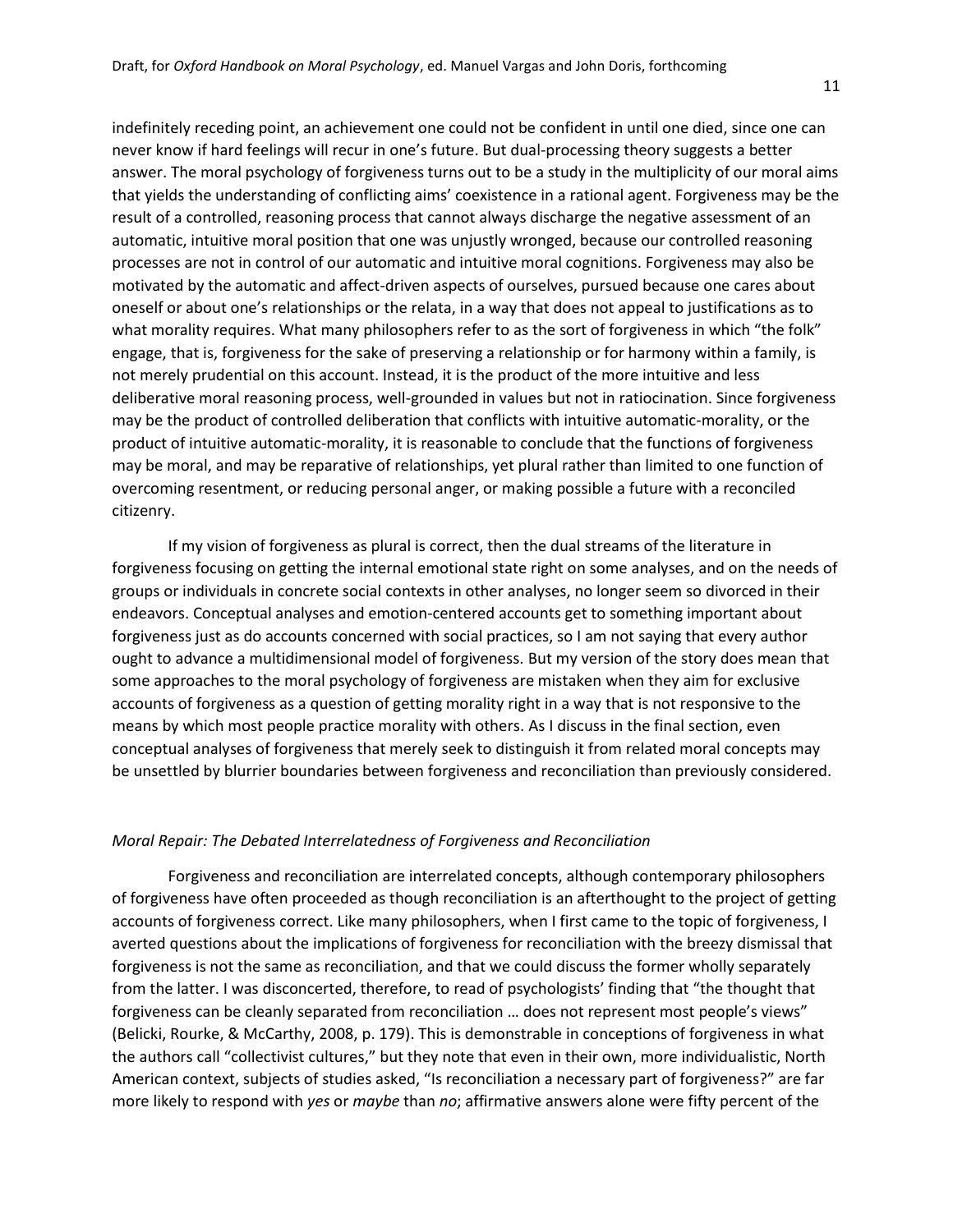responses (p. 179). In at least one study, the same psychologists said that forgiveness was a strong predictor of reconciliation. Certainly evidence from psychology should move philosophers of forgiveness to take into account that much ordinary understanding of forgiveness assumes its interrelationship with reconciliation.

In emerging and recent scholarship, philosophers have more carefully engaged with the complexities of the interrelationship of forgiveness and reconciliation. The nature of their relationship is a topic of debate, and some of the authors discussed below go so far as to say that one can reconcile without forgiving at all. However, I note that even scholars of reconciliation address the subject of forgiveness in some depth in order to reject its necessity for reconciliation.

Barrett Emerick (2017) correctly observes that forgiveness has received far more attention in philosophical circles than has reconciliation (p. 123). He argues for a view of forgiveness as unilateral whereas reconciliation is bilateral and entails a degree of forgiveness; reconciliation "requires (1) that you and I reach adequate understanding of the wrong, (2) that we be properly oriented towards each other attitudinally and affectively," including an attitude of recognition on the part of both that what one did to another was a wrong, "and (3) that we have repaired or are in the process of repairing morally the damage done to our relationship. Like forgiveness, reconciliation is both a practice and an accomplishment – both an action that you undertake and an outcome that you achieve" (p. 125), and more robust in these respects than toleration or collaboration (p. 124). In arguing for the necessity of some forgiveness in order to have interpersonal reconciliation, Emerick stresses that the requirement does not work in the other direction; "forgiveness does not entail reconciliation" (p. 128). In arguing that they are not mutually dependent activities, Emerick notes that his account differs from Antjie Krog's (2008) view of forgiveness and reconciliation as inseparable concepts, two steps in the same journey toward repairing and appreciating the "interconnectedness-towards-wholeness" that characterizes *ubuntu*, a shared humanity with others (Gobodo-Madikizela, 2011, p. 551).

Jeremy Watkins (2015), while arguing for "forgiveness-based reconciliation" (p. 32), gentles the relationship of participants' affects to forgiveness, such as repentance on the part of wrongdoers or even, as Emerick would have it, acknowledgement of a wrong done. Watkins suggests that forwardlooking perpetrators of past harms may believe past contexts, especially those involving mutual predation, are sufficiently dissimilar; a position that reconciliation requires repentance or even recognition of past wrongdoing "ignores the possibility that a person might be committed to liberal democratic values going into the future whilst insisting they were unsuited to the conditions of the past" (p. 29).

Whatever their differences, Emerick, Krog, and Watkins maintain a view of forgiveness as a route to reconciliation that promotes the possibility of reconciliation, providing moral motivations for the common understanding of forgiveness and reconciliation as related. They note, however, that some political philosophers express skepticism of the necessity of forgiveness for a victim to believe in future possibilities or engage with others in reconciliation. "Forgiveness should not be a requirement for relational repair in transitional contexts," Colleen Murphy says (2017, p. 23); the context matters, because the normative expectations of victims of serious harm are so altered after armed conflict. In "normal personal relationships," Murphy says, "wrongdoing is the exception or aberration, not the rule," and so in ordinary interpersonal interactions in contexts of relative safety, forgiveness may be appropriate because the acknowledgement of the harms a victim has suffered are realistically possible,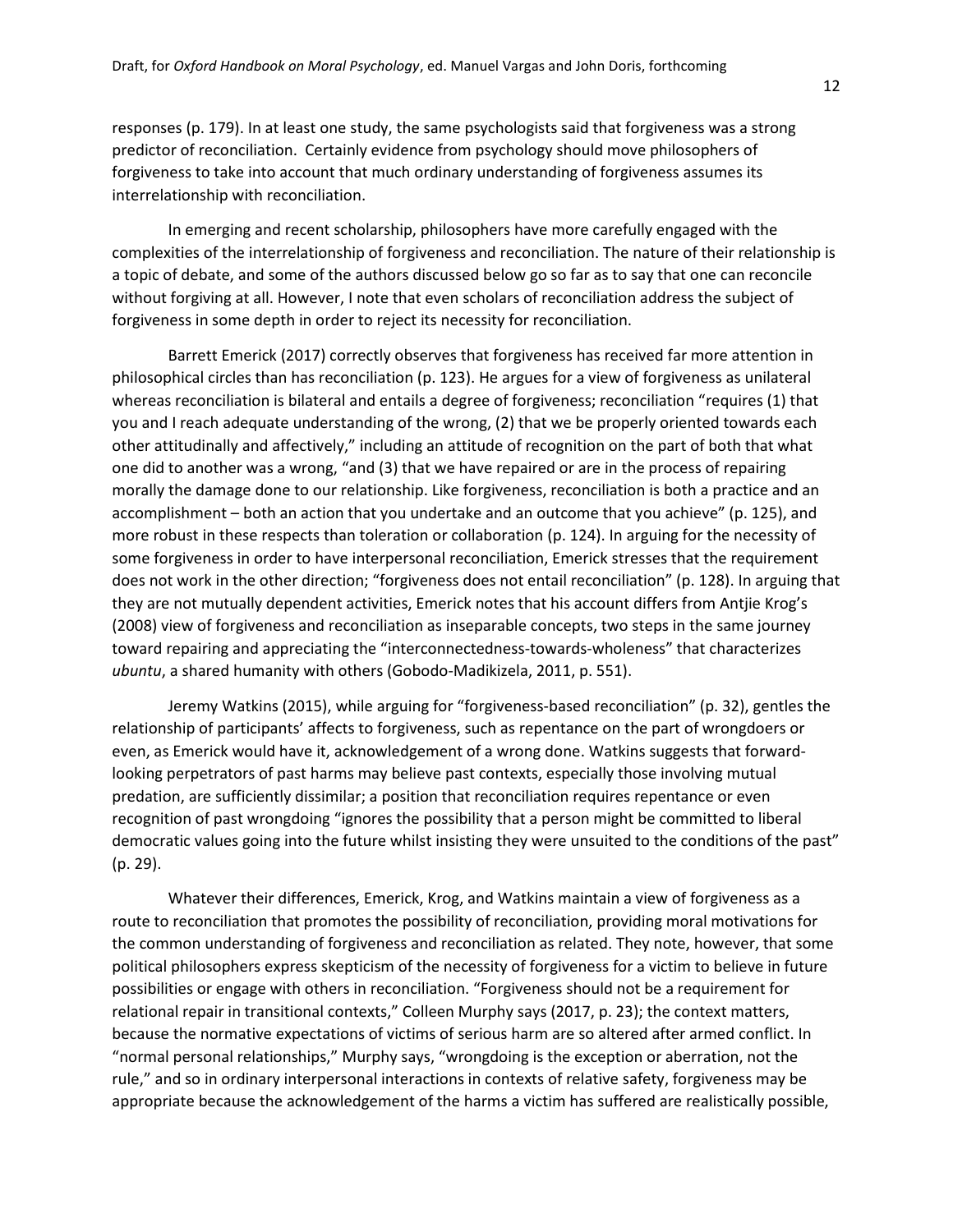sufficiently comprehensible, with a beginning, a middle, and hopefully an end. "However, in transitional contexts the conception of a prior normal acceptable political relationship that has been ruptured by wrongdoing does not pertain" (p. 166). Assuming the resentment-overcoming model of forgiveness to be the one at work in calls for political forgiveness, Murphy argues that "rather than being reasonable and appropriate, urging forgiveness and the overcoming of resentment in contexts where wrongdoing is systematic and ongoing seems at best naïve and at worst a form of complicity in the maintenance of oppression and injustice" (p. 166).

Colleen Murphy is eloquent in reasons for finding forgiveness ill-suited to reconciliation on a large scale. However, Watkins suggests that it is sufficient to forgiveness-based reconciliation that "(i) the recipient isn't liable to re-offend; (ii) is committed to liberal democratic values going into the future; and (iii) isn't apt to take the insinuation of wrongdoing as an insult. Notice that this analysis puts most of the emphasis on the perpetrator's attitude towards the future" rather than the perpetrator's perception of past actions as wrong or associated with guilt or repentance (p. 31). Watkins, Emerick, and Krog develop conceptions of forgiveness as moral attitudes that may provide moral motivation to consider forms of moral and relational repair; victims of serious harm who forgive thereby permit, inwardly, possibilities for thinking differently about how to carry on with the heavy knowledge that one has been wronged in ways that cannot simply be made right. Those possibilities can include considering reconciliation, a disposition to regard offenders as persons worthy of one's moral attention, even if that attention is not actually to be directed toward reconciliation.

# **References**

- Allais, L. (2008). Wiping the Slate Clean: The Heart of Forgiveness. *Philosophy & Public Affairs,* 36(1), 33-68.
- Arendt, H. (1958). *The Human Condition*. Chicago: University of Chicago Press.
- Augustine, S. (1955). *Augustine: Confessions and Enchiridion*, Albert C. Outler (Ed.). Philadelphia: The Westminster Press.
- -----. 1956. *Letters*, no. 211. Sister Wilfrid Parsons (tr.), Fathers of the Church, 32. New York: Fathers of the Church, Inc.
- Bash, A. (2007). *Forgiveness and Christian Ethics*. Cambridge: Cambridge University Press.
- Belicki, K., J. Rourke, & M. McCarthy. (2008). Potential Dangers of Empathy and Related Conundrums. In *Women's Reflections on the Complexities of Forgiveness*, Wanda Malcolm, Nancy DeCourville, and Kathryn Belicki (Eds.). New York and London: Routledge.
- Bell, M. (2008). Forgiving Someone for Who They Are (and Not Just What They've Done). *Philosophy and Phenomenological Research* 77(3): 625-658.
- Blöser, C. (2018). Human Fallibility and the Need for Forgiveness. *Philosophia* (First Online: 15 February 2018). doi: 10.1007/s11406-018-9950-4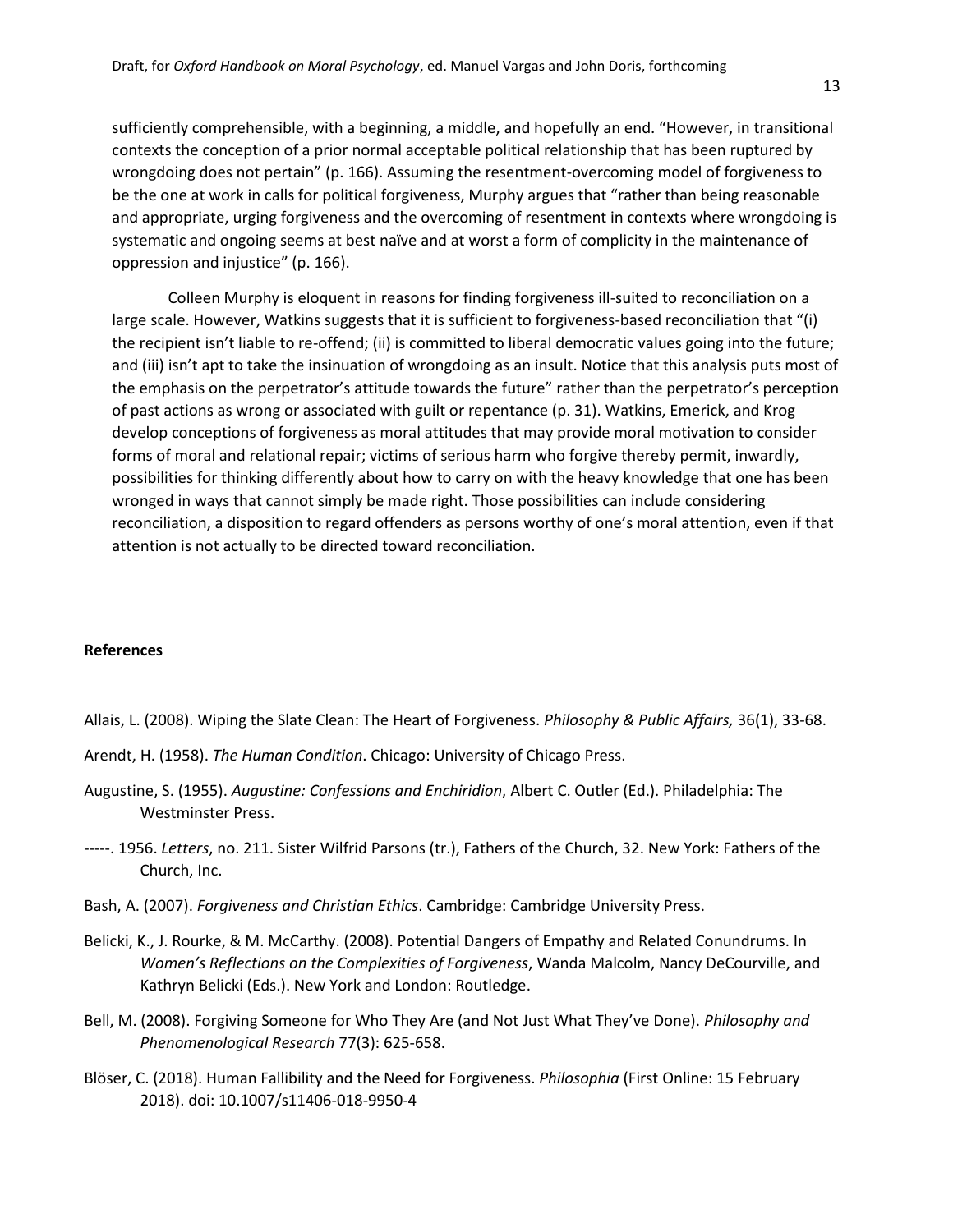- Brunning, L., and P. Milam. (2018). Oppression, Forgiveness, and Ceasing to Blame. *Journal of Ethics and Social Philosophy*, 14 (2), 143-178*.* https://doi.org/10.26556/jesp.v14i2.391
- Butler, J. (2017). *Fifteen Sermons and Other Writings on Ethics*. David McNaughton (Ed.). Oxford: Oxford University Press.
- Calhoun, C. (1992). "Changing One's Heart." *Ethics* 103, 76-96.
- -----. (2015). *Moral Aims: Essays on the Importance of Getting It Right and Practicing Morality with Others*. Oxford: Oxford University Press.
- Card, C. (2002). *The Atrocity Paradigm: A Theory of Evil*. Oxford: Oxford University Press.
- Carse, A. L. & Tirrell, L. (2010). Forgiving Grave Wrongs. In *Forgiveness in Perspective,* Christopher Allers & Marieke Smit (eds.). Amsterdam: Rodopi Press.
- Cherry, M. (2017). Forgiveness, Exemplars, and the Oppressed. In Kathryn J. Norlock (Ed.), *The Moral Psychology of Forgiveness* (pp. 55-72). London and New York: Rowman & Littlefield, International.
- Derrida, J. (2005). *On Cosmopolitanism and Forgiveness*. Mark Dooley and Michael Hughes (Trans). London: Routledge.
- Emerick, B. (2017). Forgiveness and Reconciliation. In Kathryn J. Norlock (Ed.), *The Moral Psychology of Forgiveness* (pp. 117-134). London and New York: Rowman & Littlefield, International.
- Enright, R. D. & R. P. Fitzgibbons. (2000). *Helping Clients Forgive: An Empirical Guide for Resolving Anger and Restoring Hope.* Washington, DC: American Psychological Association.
- Fiala, A. (2012). Radical Forgiveness and Human Justice. *The Heythrop Journal,* 53(3): 494-506.
- Garcia, E. V. (2011). Bishop Butler on Forgiveness and Resentment. *Philosophers' Imprint*, 11(10): 1–19.
- Garrard, E. & D. McNaughton. (2010). *Forgiveness*. Durham: Acumen Publishing.
- Gendler, T. S. (2010). *Intuition, Imagination, and Philosophical Methodology*. Oxford: Oxford University Press.
- Gobodo-Madikizela, P. (2003). *A Human Being Died That Night: A South African Story of Forgiveness*. Boston: Houghton-Mifflin.
- -----. (2011). Intersubjectivity and Embodiment: Exploring the Role of the Maternal in the Language of Forgiveness and Reconciliation. *Signs: Journal of Women in Culture and Society* 36(3), 541-551.
- Govier, T. (2002). *Forgiveness and Revenge*. London and New York: Routledge.
- Greene, J., & J. Haidt. (2002). How (and Where) Does Moral Judgment Work? *TRENDS in Cognitive Sciences* 6(12): 517-523.
- Griswold, C. L. (2007). *Forgiveness: A Philosophical Exploration*. New York: Cambridge University Press.

Haber, J. (1991). *Forgiveness.* Savage, MD: Rowman & Littlefield.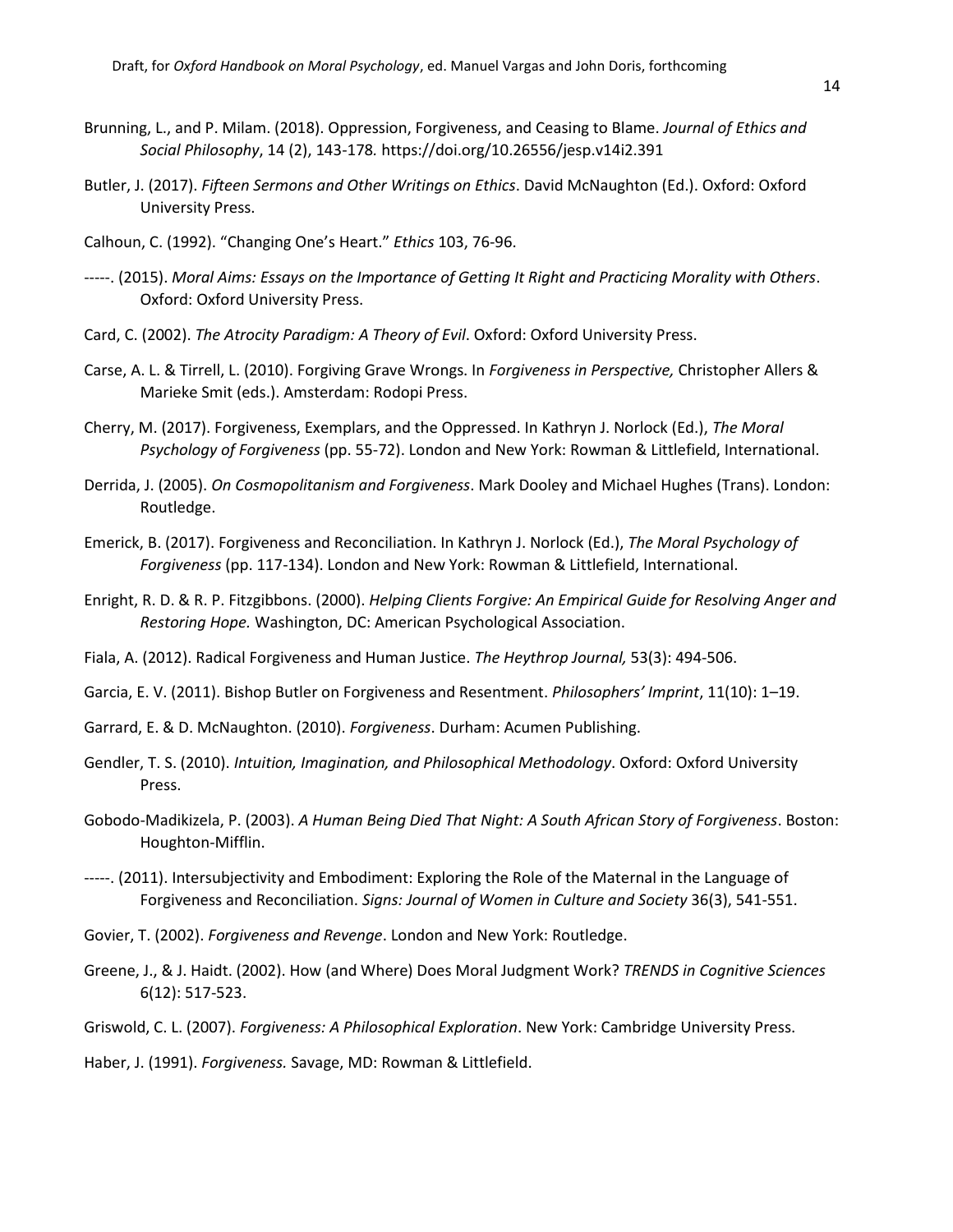- Haidt, J. (2001). The Emotional Dog and Its Rational tail: A Social Intuitionist Approach to Moral Judgment. *Psychological Review,* 108(4): 814-834.
- Holmgren, M. R. (1993). Forgiveness and the Intrinsic Value of Persons. *American Philosophical Quarterly,* 30: 341-52.
- -----. (2012). *Forgiveness and Retribution: Responding to Wrongdoing*. Cambridge: Cambridge University Press.
- Hughes, P. M. & B. Warmke. (2017). Forgiveness. In *The Stanford Encyclopedia of Philosophy* (Summer 2017 Edition), Edward N. Zalta (ed.), last accessed May 17, 2018. Retrieved at: https://plato.stanford.edu/archives/sum2017/entries/forgiveness/
- Jacobs, J. (2017). Resentment, Punitiveness, and Forgiveness: Criminal Sanction and Civil Society. In Kathryn J. Norlock (Ed.), *The Moral Psychology of Forgiveness* (pp. 73-95). London and New York: Rowman & Littlefield, International.
- Jaeger, M. (1998). The power and reality of forgiveness: Forgiving the murderer of one's child. In R.D. Enright and J. North (Eds.). *Exploring Forgiveness* (pp. 9-14). Madison: University of Wisconsin Press.
- Jankélévitch, V. (2005). *Forgiveness* [*Le Pardon*]. Translated by A. Kelley. Chicago: University of Chicago Press.
- -----. (1996). Should we pardon them? Translated by A. Hobart. *Critical Inquiry* 22(3): 552-572.
- Jeffery, R. (2008). To Forgive the Unforgivable? In R. Jeffery (Ed.), *Confronting Evil in International Relations: Ethical Responses to Problems of Moral Agency* (pp. 179-212). New York: Palgrave Macmillan.
- Kant, I. (1996). *Religion and Rational Theology*, A.W. Wood (Trans.), G. DiGiovanni (Ed.). Cambridge University Press, Cambridge.
- -----. (1991) [1797]. *The Metaphysics of Morals*, M. Gregor (Trans.). New York: Cambridge University Press.
- King, Jr., M.L. (2015). *The Radical King*, Cornel West (Ed.). Boston: Beacon Press.
- Krog, A. (2008). 'This Thing Called Reconciliation…' Forgiveness as Part of an Interconnectedness-Towards-Wholeness. *South African Journal of Philosophy,* 27: 353-366.
- MacLachlan, A. (2009). Moral Powers and Forgivable Evils. In A. Veltman & K. J. Norlock (Eds.), *Evil, Political Violence, and Forgiveness: Essays in Honor of Claudia Card* (pp. 135-158). Lanham: Lexington Books.
- -----. (2012). The Philosophical Controversy over Political Forgiveness. In P. van Tongeren, N. Doorn & B.van Stokkom (Eds.), *Public Forgiveness in Post-Conflict Contexts* (pp. 37-64). Intersentia.
- -----. (2017). In Defense of Third-Party Forgiveness. In K. J. Norlock (Ed.), *The Moral Psychology of Forgiveness* (pp. 135-159). London and New York: Rowman & Littlefield, International.
- Malcolm, W., N. DeCourville, & K. Belicki. (2008). *Women's Reflections on the Complexities of Forgiveness*. New York and London: Routledge/Taylor and Francis.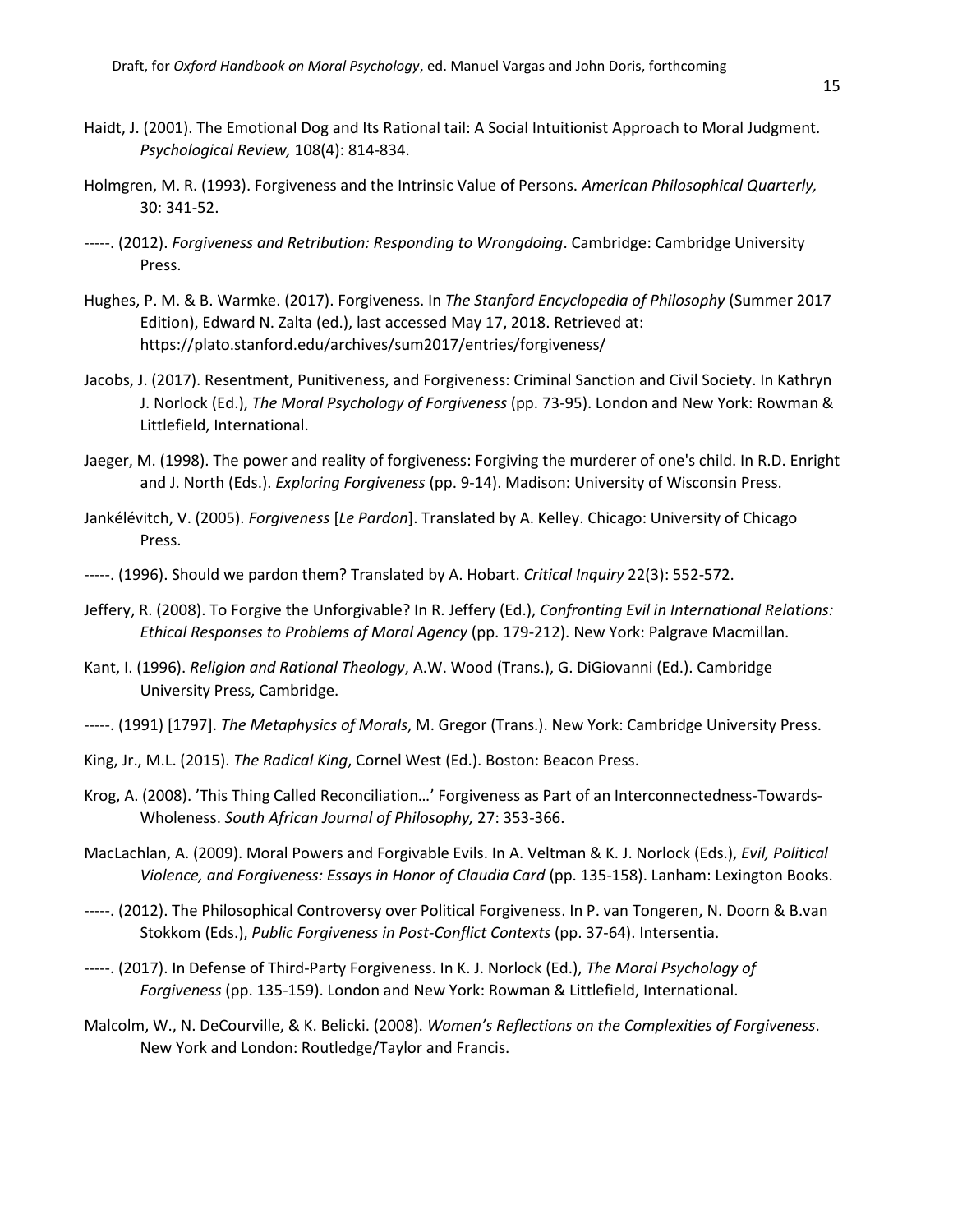- McCullough, M. E. and E. L Worthington. (1995). Promoting forgiveness: A comparison of two brief psychoeducational group interventions with a waiting‐list control. *Counseling and Values,* 40(1), 55- 68.
- McNaughton, D. and E. Garrard. (2017). Once More With Feeling: Defending the Goodwill Account of Forgiveness. In K. J. Norlock (Ed.), *The Moral Psychology of Forgiveness* (pp. 96-116). London and New York: Rowman & Littlefield, International.
- Metz, T. (2007). Toward an African Moral Theory. *The Journal of Political Philosophy,* 15: 321-341.
- Milam, P. (2018). Against Elective Forgiveness. *Ethical Theory and Moral Practice*, 21 (3): 569-584.
- Minow, M. (1998). *Between Vengeance and Forgiveness: Facing History After Genocide and Mass Violence*. Boston: Beacon Press.
- Moody-Adams, M. (2015). The Enigma of Forgiveness. *Journal of Value Inquiry,* 49: 161–180.
- Morris, H. (1988). Murphy on Forgiveness. *Criminal Justice Ethics*, 7(2), 15-19.
- Murphy, C. (2012). *A Moral Theory of Political Reconciliation*. New York: Cambridge University Press.
- -----. (2017). *The Conceptual Foundations of Transitional Justice*. Cambridge: Cambridge University Press.
- Murphy, J.G. & J.Hampton. (1988). *Forgiveness and Mercy*. Cambridge: Cambridge University Press.
- Murphy, J. (2003). *Getting Even: Forgiveness and its Limits.* Oxford: Oxford University Press.
- Mullet, E. & F. Azar. (2009). Apologies, Repentance, and Forgiveness: A Muslim–Christian Comparison. *The International Journal for the Psychology of Religion,* 19:4, 275-285. doi: 10.1080/10508610903146274
- Nietzsche, F. (1989) [1887]. *Genealogy of Morals and Ecce Homo*, Walter Kaufmann (Ed.). New York: Vintage Books.
- Noddings, N. (1984). *Caring: A Feminine Approach to Ethics and Moral Education*. Berkeley: University of California Press.
- Norlock, K. J. (2009). *Forgiveness from a Feminist Perspective*. Lanham: Lexington Books.
- Pettigrove, G. (2012). *Forgiveness and Love*. Oxford: Oxford University Press.
- Prinz, J. J. (2007). *The Emotional Construction of Morals*. New York: Oxford University Press.
- -----, & S. Nichols. (2010). Moral Emotions. In John M. Doris (Ed.), *The Moral Psychology Handbook* (pp. 111- 146). Oxford: Oxford University Press.
- Radzik, L. (2009). *Making Amends: Atonement in Morality, Law, and* Politics. New York: Oxford University Press.
- Ramelli, I.L.E. (2011). Unconditional Forgiveness in Christianity? Some reflections on Ancient Christian Sources and Practices. In Christel Fricke (Ed.), *The Ethics of Forgiveness: A Collection of Essays* (pp. 30-48). New York: Routledge.